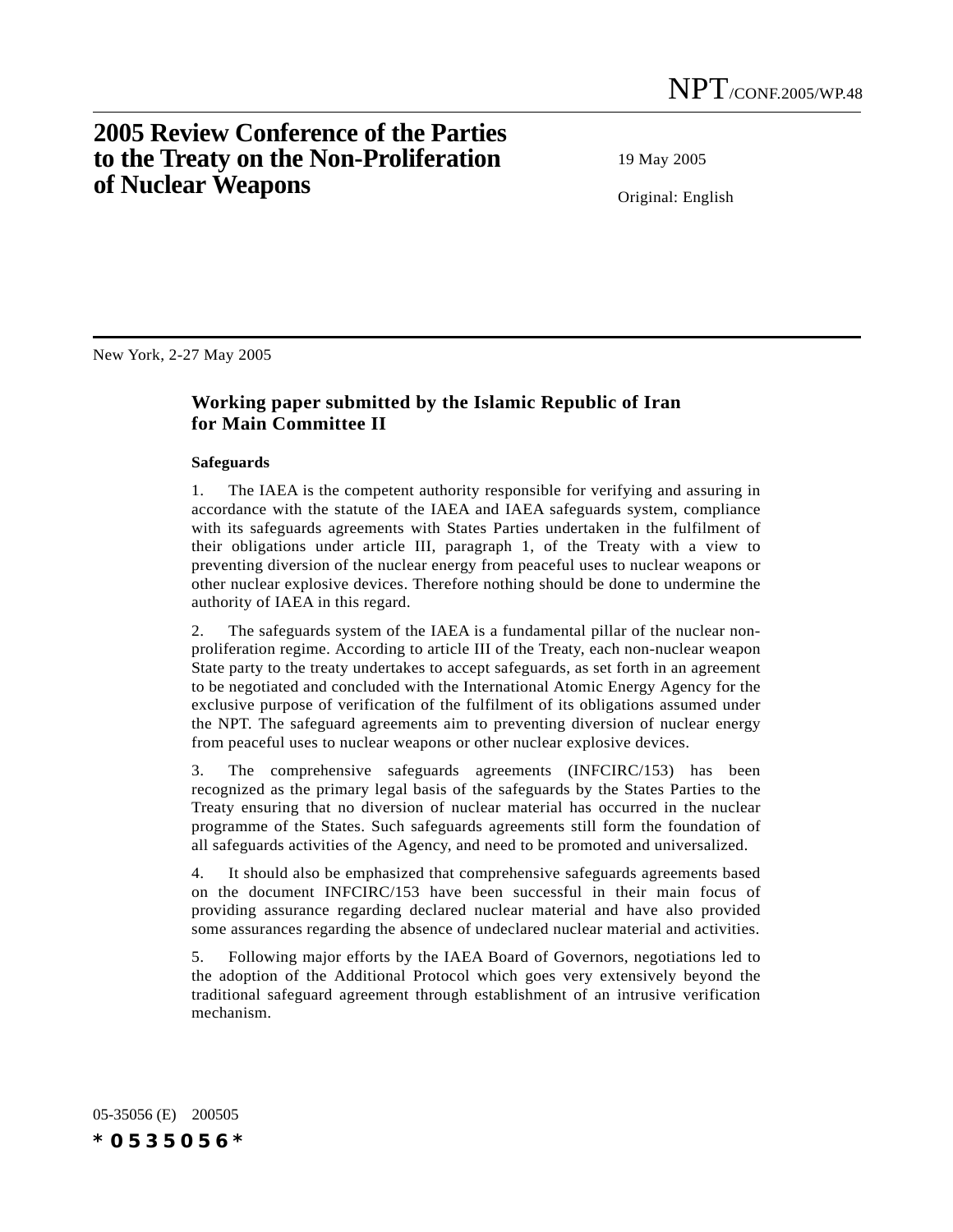6. In the meantime, the Additional Protocol may not achieve its objectives if all nuclear-weapon States Parties and States not party to the Treaty continue to refrain from adhering to it.

7. The Agency's activities in accordance with its statute focuses on three pillars which include enlarging peaceful applications of nuclear energy, verification of nuclear materials and activities, and enhancing the safety and security of nuclear material and facilities, which may be summarized into two dimensions of promotional and regulatory activities.

8. It should be noted that preservation of the balance between the promotional and regulatory activities is the best guarantee for integrity and credibility of the Agency. Equal political and financial support should be rendered to all the three pillars and strengthening one pillar should not be at the cost of any other. It is a source of deep concern that attempts are exercised by some to use the IAEA's technical cooperation as a tool for political purposes in violation of the IAEA's statute.

9. The IAEA, under its statutory obligations, pursues the goals of technical cooperation in peaceful applications of nuclear energy as one of the three pillars of its activities. In order to meet the objectives of technical cooperation for peaceful purposes as enshrined in the Statute of the IAEA and in the NPT, sufficient resources together with full political support should be provided in order to ensure that the technical cooperation programme remains firm, sustainable and predictable.

10. As understood from the provision of this legal instrument, fulfilment of the obligation to accept safeguards may not be looked at in isolation from article IV. Article III reaffirmation that "*the safeguards shall be implemented in a manner designed to comply with Article IV of this Treaty, and to avoid hampering the economic or technological development of the Parties or international co-operation in the field of peaceful nuclear activities, including the international exchange of nuclear material and equipment for the processing, use or production of nuclear material for peaceful purposes in accordance with the provisions of this Article and the principle of safeguarding set forth in the Preamble of the Treaty*". is in fact an assurance for the implementation of article IV.

11. In spite of decisions of the previous NPT review conferences, non-nuclear weapon-States Parties to the Treaty are facing threats of attacks from certain nuclear weapon States and non-parties to the Treaty. The threat is so serious that a nuclear weapon State in its nuclear posture review explicitly names non-nuclear weapon States Parties to the Treaty as the target of its deployed nuclear weapons.

12. Principle 20 of the 1995 Decision on Principles and Objectives confirms that: "*Attacks or threats of attack on nuclear facilities devoted to peaceful purposes jeopardize nuclear safety and raise serious concerns regarding the application of international law on the use of force in such cases, which could warrant appropriate action in accordance with the provisions of the Charter of the United Nations.*" Any such attacks would have severe humanitarian, environmental, political and economic consequences and put under question the credibility of the NPT.

13. The issue of inviolability of the safeguarded nuclear facilities should be seriously dealt with. States Parties to the NPT should undertake not to take or assist, or encourage any action aimed at an armed attack by conventional or other means against nuclear facilities under full scope safeguards of the IAEA.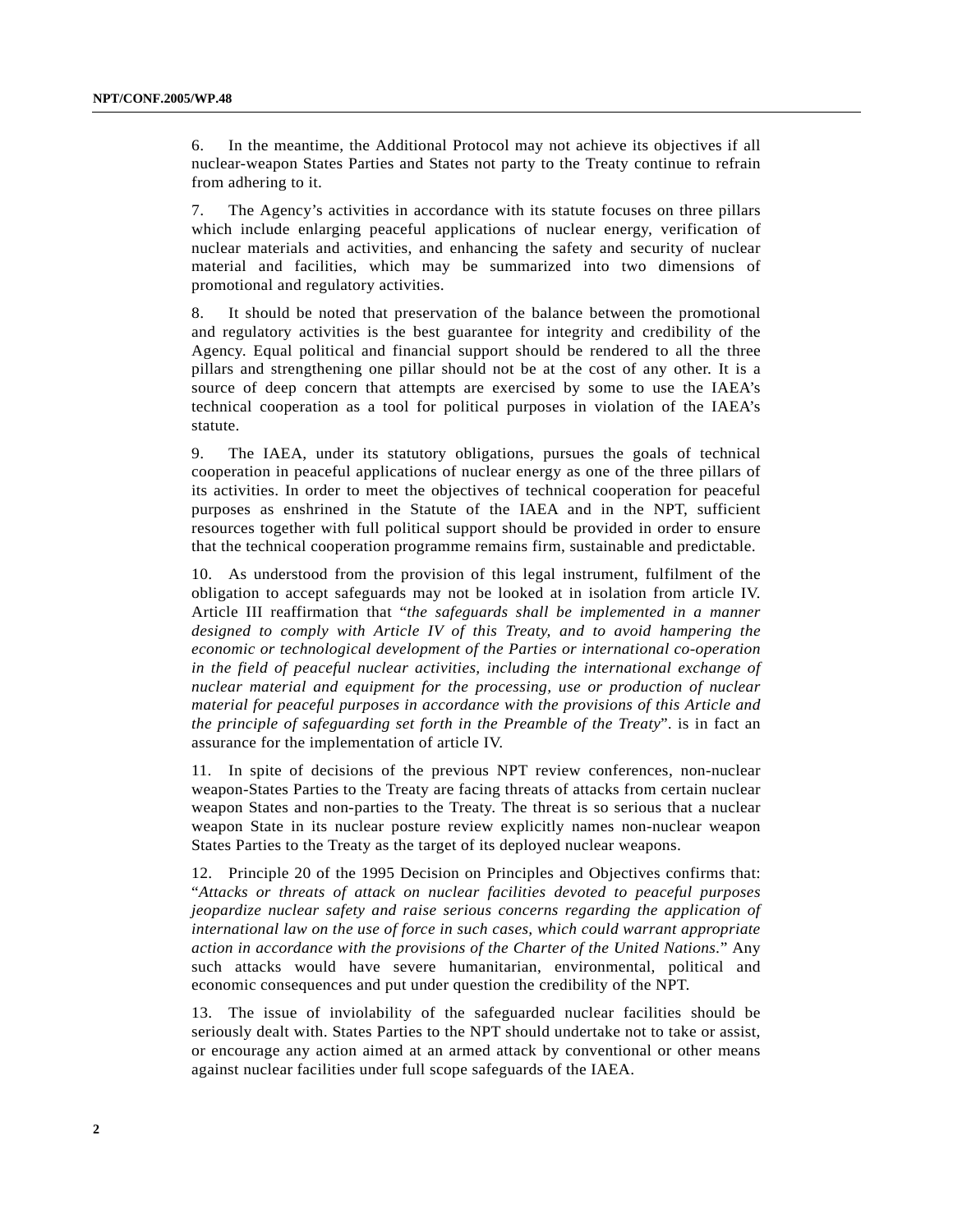### **Avoiding Unilateral Criteria setting and Double Standard**

14. Unilateral criteria setting and imposition of double standards both in the field of safeguards and technical cooperation are detrimental to the credibility of the IAEA verification and promotional activities. The role of the IAEA safeguards system in providing credible assurances in the peaceful nature of the nuclear activities of States Parties should be recognized and supported as the only criteria in verification of compliance with article II obligations. Wishful judgement on others' compliance, while being in a questionable standing with one's own obligations, would be a disservice to the non-proliferation cause.

15. National export controls should not in any manner hamper or restrict the transfer and exchange of materials, equipment and technology for peaceful purposes between States Parties to the Treaty. Non-transparent and discriminatory export control regimes lead to new division between States Parties to the Treaty and can only provoke suspicion and mistrust. Therefore any supplier arrangement should be transparently promoted through a framework of dialogue and cooperation among all interested States Parties to the Treaty.

16. New concepts are introduced which go beyond the essential foundations of the Treaty. The idea of "counter-proliferation" as something differing from the Treaty term of "non-proliferation" has been introduced in circumstances that the Treaty itself provides very clear basis and mechanism for verification of compliance with the treaty and collective action to confront the threats and deal with cases of proliferation.

17. No rule of the international law authorizes any State Party to a treaty to claim a superior enforcing role. Nor do internationally recognized rules of navigation in high seas permit any State to cut through free navigation in high seas under unwarranted claims of counter-proliferation. Therefore any effort to give the slightest recognition of any new special status to any State Party or go along with new divisions among the States Parties to the NPT can not be accepted.

#### **Nuclear Weapon Free Zones**

18. The establishment of nuclear weapons free zones as reaffirmed in SSOD-I constitute an important disarmament measure. The establishment of such zones enhances regional and global peace and security, and strengthens the non-proliferation regime as well. The establishment of NWFZ in Latin America, South Pacific, Africa, South-East Asia and Central Asia are all effective initiatives towards the attainment of a world entirely free from nuclear weapons.

19. The establishment of a nuclear weapon free zone in the Middle East has been the long-standing goal of the people of the region. The establishment of such a zone in the Middle East will strengthen the security and stability in the region.

20. The resolution on the Middle East, as reaffirmed in the Final Document of the 2000 NPT Review Conference, is an essential element of the package of agreements in the 1995 NPT Review and Extension Conference and of the basis on which the Treaty on the Non-Proliferation of Nuclear Weapons was indefinitely extended without vote in 1995.

21. The 2000 Review Conference called upon all States in the Middle East that had not yet done so, without exception, to accede to the Treaty as soon as possible